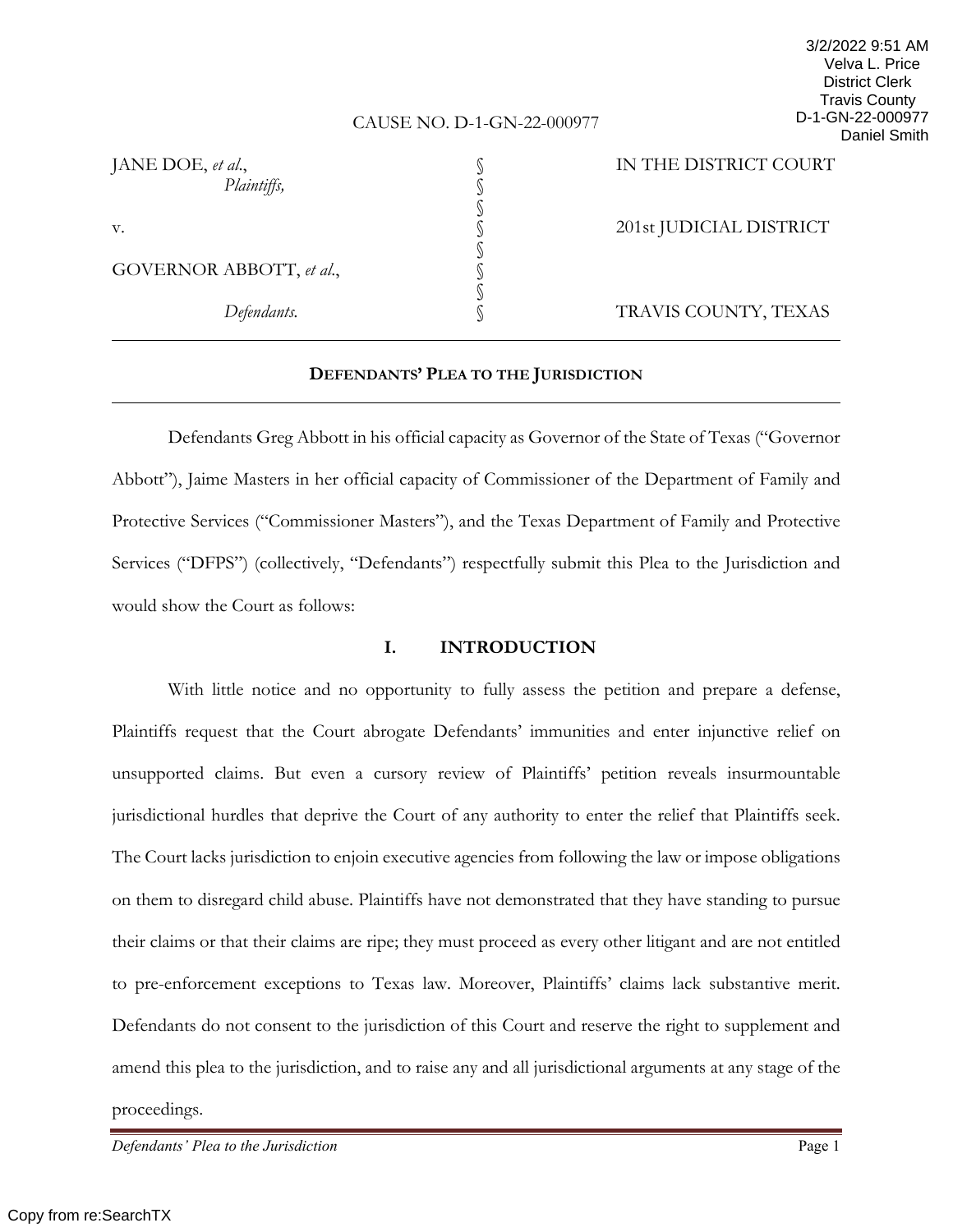The Court lacks jurisdiction over Plaintiffs' claims, which should be dismissed.

### **II. BACKGROUND**

The Petition alleges causes of action based upon the following sequence of events: (1) the Office of the Attorney General opined that in certain circumstances, it is possible that several genderaffirming treatments or therapies might be used as implements of child abuse; (2) Governor Abbott wrote a letter to Commissioner Masters instructing DFPS to duly investigate allegations of the use of such treatments as abuse; and (3) Commissioner Masters acknowledged that DFPS would follow the law.

None of these three incidents conclusively determined that each and every incident of treatment using these gender-affirming therapies for young people constitutes child abuse, and none of these three incidents constituted, or purported to be, a change in existing law.

Despite the clear wording of both the Attorney General Opinion and of Governor Abbott's letter, media coverage widely—and incorrectly—proclaimed that State officials sought to outlaw transgender youth. Plaintiff Jane Doe is the mother of a transgender daughter, and a DFPS employee. Following the breathless media coverage of these events, Ms. Doe reported concerns to her supervisor that her daughter's gender-affirming treatment may run afoul of some new State investigatory policy. Reporting such a concern constitutes a "self-report" under DFPS procedures, and the reporting employee is temporarily placed on paid administrative leave while the report is investigated. Mrs. Doe and her husband, Plaintiff John Doe, have filed suit to stop the DFPS investigation, and to prevent any investigations of allegations of child abuse involving gender-affirming treatments.

Plaintiff Mooney is a licensed psychologist who treats transgender youths. She has filed suit out of concern she would have to report all of her transgender youth clients seeking or engaging in gender-affirming therapies. She cites concerns that such a report would injure her clients, sever her professional relationship with her clients, and result in legal and administrative catch-22s inasmuch as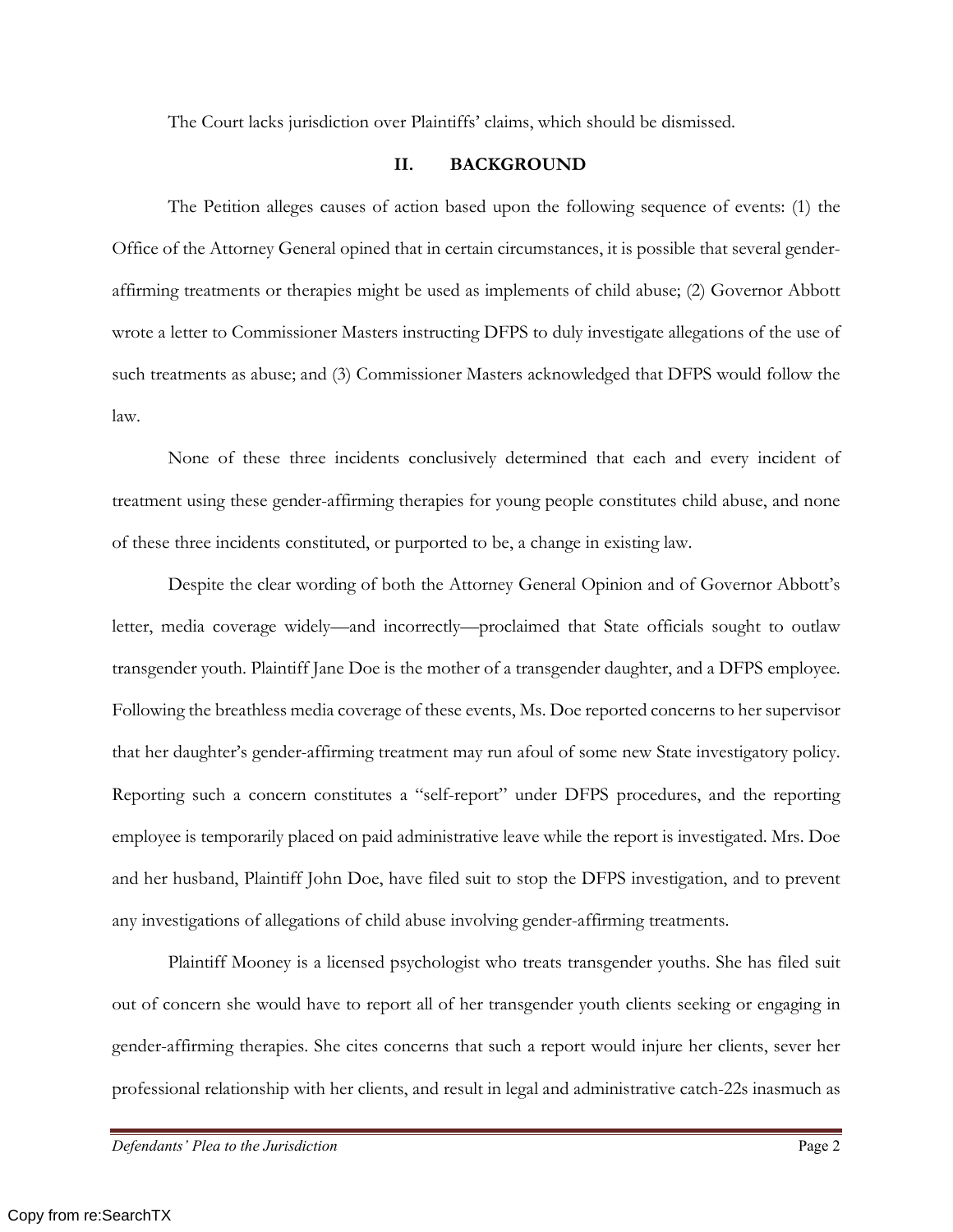she believes she would be required to report abuse when she believed none had occurred.

### **III. ARGUMENT AND AUTHORITY**

#### **A. Standard of Review**

A plea to the jurisdiction challenges the court's authority to determine the subject matter of the controversy.<sup>[1](#page-2-0)</sup> Subject-matter jurisdiction is "never presumed and cannot be waived."<sup>[2](#page-2-1)</sup> "Subject-matter jurisdiction is a multiple choice question with only two answers: yes or no."<sup>[3](#page-2-2)</sup> A defendant may challenge the jurisdiction of the court by challenging the sufficiency of the plaintiff's pleadings, the existence of jurisdictional facts, or both.<sup>[4](#page-2-3)</sup> "When a plea to the jurisdiction challenges the pleadings, [the court] determine[s] if the pleader has alleged facts that affirmatively demonstrate the court's jurisdiction to hear the cause."[5](#page-2-4) "If the pleadings affirmatively negate the existence of jurisdiction, then a plea to the jurisdiction may be granted without allowing the plaintiffs an opportunity to amend."[6](#page-2-5)

#### **B. Sovereign Immunity Bars Plaintiffs' Claims.**

"Sovereign immunity implicates a court's subject matter jurisdiction."[7](#page-2-6) It is Plaintiffs' burden to establish a viable waiver of Defendants' sovereign immunity.<sup>[8](#page-2-7)</sup> They have not met that burden here. The *ultra vires* exception applies to claims that a government official acted without lawful authority or failed to perform a purely ministerial act.<sup>[9](#page-2-8)</sup> But to establish the Court's subject-matter jurisdiction, the plaintiff must do more than invoke the exception. "[M]erely asserting legal conclusions or labeling a

*Defendants' Plea to the Jurisdiction* Page 3

<span id="page-2-0"></span><sup>1</sup> *Bland Indep. Sch. Dist. v. Blue*, 34 S.W.3d 547, 553–54 (Tex. 2000).

<span id="page-2-1"></span><sup>2</sup> *Tex. Ass'n of Bus. v. Tex. Air Ctr. Bd.*, 852 S.W.2d 440, 443–44 (Tex. 1993).

<span id="page-2-2"></span><sup>3</sup> *City of Anson v. Harper*, 216 S.W.3d 384, 390 (Tex. App.—Eastland 2006, no pet.).

<span id="page-2-3"></span><sup>&</sup>lt;sup>4</sup> *Tex. Dep't of Parks*  $\acute{\text{c}}$  *Wildlife v. Miranda*, 133 S.W.3d 217, 225–28 (Tex. 2004).

<span id="page-2-4"></span><sup>5</sup> *Id.* at 226.

<span id="page-2-5"></span><sup>6</sup> *Id*. at 227.

<span id="page-2-6"></span><sup>7</sup> *EBS Sols., Inc. v. Hegar*, 601 S.W.3d 744, 749 (Tex. 2020).

<span id="page-2-7"></span><sup>8</sup> *See Town of Shady Shores v. Swanson*, 590 S.W.3d 544, 550 (Tex. 2019).

<span id="page-2-8"></span> $9$  *Hous. Belt*  $\acute{c}$ *<sup>2</sup> Terminal Ry. Co. v. City of Houston*, 487 S.W.3d 154, 161 (Tex. 2016).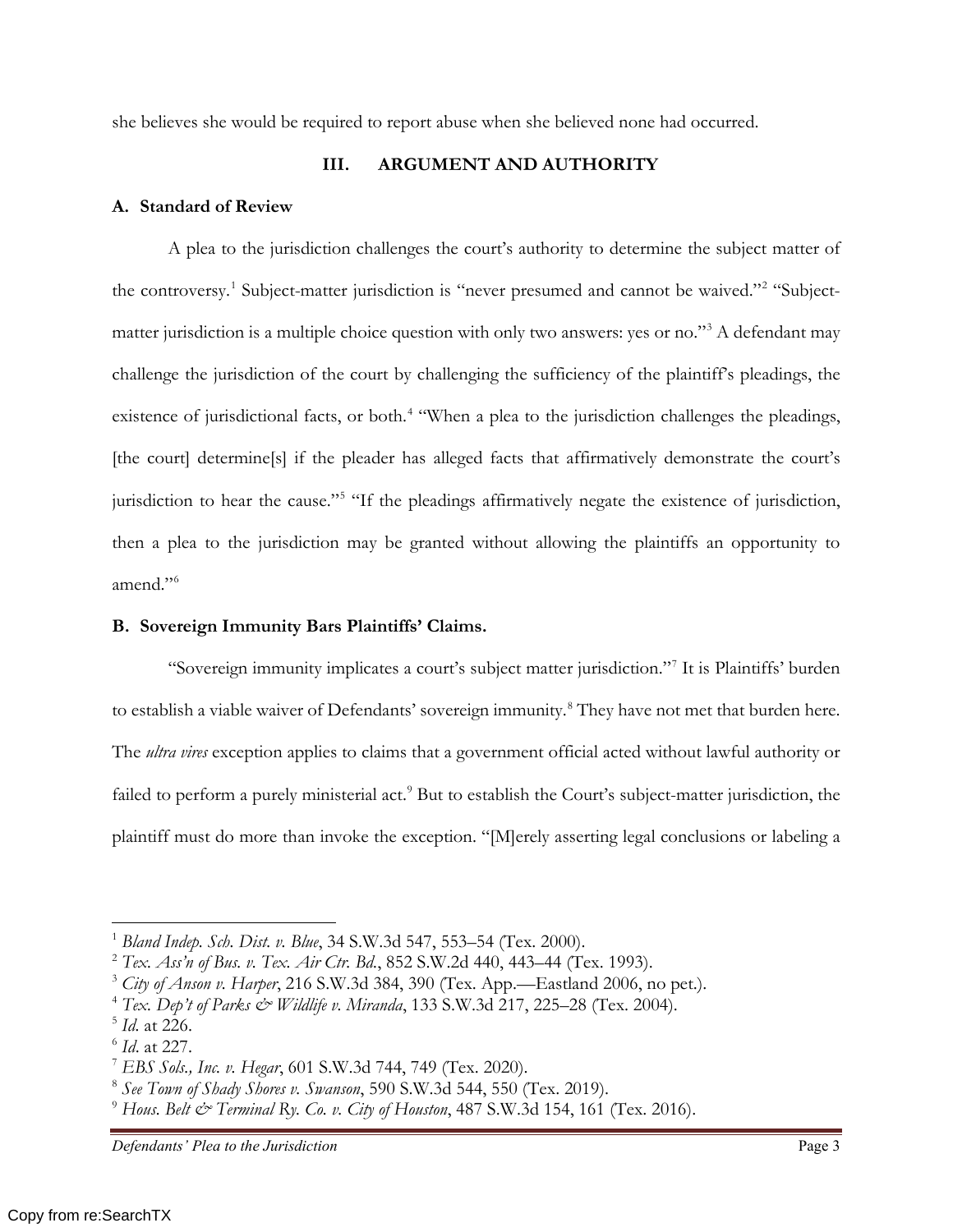defendant's actions as 'ultra vires,' 'illegal,' or 'unconstitutional' does not suffice to plead an ultra vires claim—what matters is whether the *facts* alleged constitute actions beyond the governmental actor's statutory authority, properly construed."<sup>[10](#page-3-0)</sup> "[I]f the plaintiff alleges only facts demonstrating acts within the officer's legal authority and discretion, the claim seeks to control state action, and is barred by sovereign immunity."<sup>11</sup>

Defendants seek only to follow the law. The Court has no jurisdiction to enjoin DFPS from undertaking child abuse investigations and ignoring entirely the information from mandatory reporters who bring allegations of child abuse to investigators' attention. If any action is initiated against Plaintiffs, they will be able to defend those allegations or findings in that suit—none of their rights have been stripped or impugned simply by the opening of an investigation of child abuse in accordance with the law. Likewise, Dr. Mooney would have the same protections in any investigation regarding her conduct, including any actions regarding her medical licensure. But if parents could sue and obtain a temporary restraining order simply based on the initiation of a DFPS investigation, DFPS would be seriously hampered in identifying and preventing *all* child abuse—not just the alleged child abuse at issue in this case. All of Defendants' actions and any future proceedings are squarely within the bounds of their legal authority.

Furthermore, even if the merits of Plaintiffs' arguments regarding the proper construction of the child abuse provisions of the Texas Family Code were appropriate for the Court to consider on

<span id="page-3-0"></span><sup>10</sup> *Texas Dept. of Transp. v. Sunset Transp., Inc*., 357 S.W.3d 691, 702 (Tex. App.—Austin 2011, no pet.) (emphasis in original); *see also Creedmoor-Maha Water Supply Corp.*, 307 S.W.3d 505, 515–16 (Tex. App.— Austin 2010, no pet.) (noting that "if the claimant is attempting to restrain a state officer's conduct on the grounds that it is unconstitutional, it must allege facts that actually constitute a constitutional violation" to fall within the *ultra vires* exception); *see also Klumb v. Houston Mun. Employees Pension Sys.*, 458 S.W.3d 1, 13 (Tex. 2015).

<span id="page-3-1"></span><sup>11</sup> *Creedmoor-Maha Water Supply Corp.*, 307 S.W.3d at 415–16; *see also Chambers-Liberty Ctys. Navigation Dist. v. State*, 575 S.W.3d 339, 345 (Tex. 2019) ("[T]he jurisdictional inquiry may unavoidably implicate the underlying substantive merits of the case when, as often happens in *ultra vires* claims, the jurisdictional inquiry and the merits inquiry are intertwined.").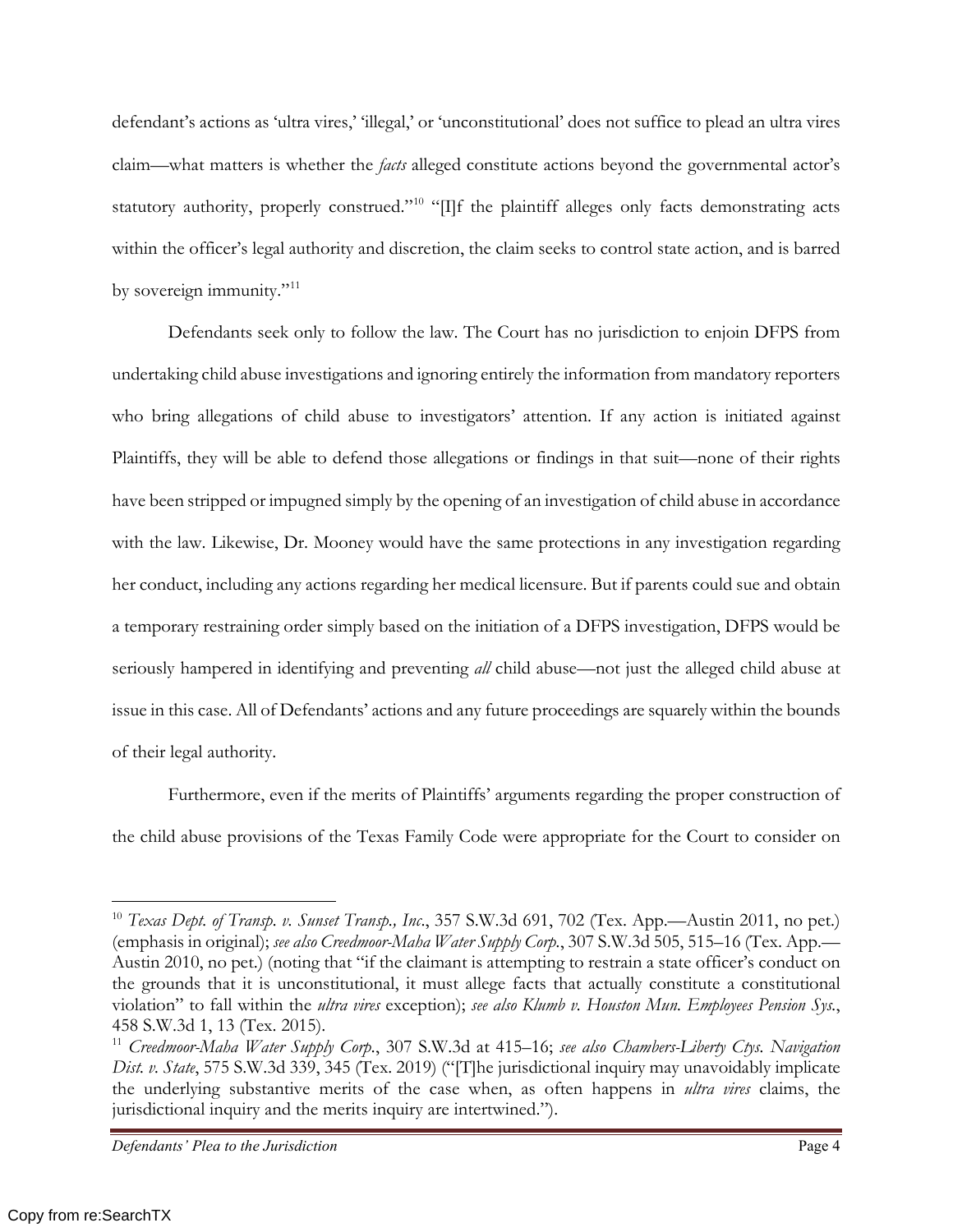these claims—and the Court need not and should not opine on those arguments—Plaintiffs' position is simply unsupportable. Attorney General Opinion No. KP-0401, though nonbinding, thoroughly explains why it is possible under Texas law that particular "'sex change' procedures and treatments . . . when performed on children, can legally constitute child abuse under several provisions of chapter 261 of the Texas Family Code." To the extent that Plaintiffs claim some constitutional defect with this interpretation, none of the Plaintiffs fall within any protected category, and this interpretation of the Texas Family Code readily satisfies rational basis review.<sup>[12](#page-4-0)</sup> Accordingly, even on the merits of this question—which the Court need not reach—Plaintiffs have failed to establish any unlawful acts or legal interpretations, and they have failed to establish a waiver of Defendants' sovereign immunity.

Plaintiffs' APA claims do not alter this conclusion. There has been no agency action subject to APA review by either Defendant—Plaintiffs simply gesture to two letters, one of which they do not even provide to the Court, and they have no colorable claim that this is reviewable under the APA. More importantly, the APA does *not* waive sovereign immunity from claims for injunctive relief.<sup>[13](#page-4-1)</sup>

Simply put, Plaintiffs seek to take away Defendants' lawful authority to protect the children of Texas. The Court has no authority to grant Plaintiffs an exception to these laws simply because Plaintiffs have a particular view on what constitutes child abuse. To hold otherwise would put all children in Texas at grave risk.

### **C. Plaintiffs lack standing.**

"Subject matter jurisdiction requires that the party bringing the suit have standing, that there be a live controversy between the parties, and that the case be justiciable."<sup>[14](#page-4-2)</sup> "A court has no

*Defendants' Plea to the Jurisdiction* Page 5

<span id="page-4-0"></span><sup>&</sup>lt;sup>12</sup> See, e.g., *Richards v. Tex. A&M Univ. Sys.*, 131 S.W.3d 550, 557 (Tex. App.—Waco Feb. 11, 2004) ("'[L]egislation survives an equal-protection challenge so long as the legislation is 'rationally related to a legitimate state interest.'").

<span id="page-4-1"></span><sup>13</sup> *See* Tex. Gov't Code § 2001.038(a).

<span id="page-4-2"></span><sup>14</sup> *State Bar of Texas v. Gomez*, 891 S.W.2d 243, 245 (Tex. 1994).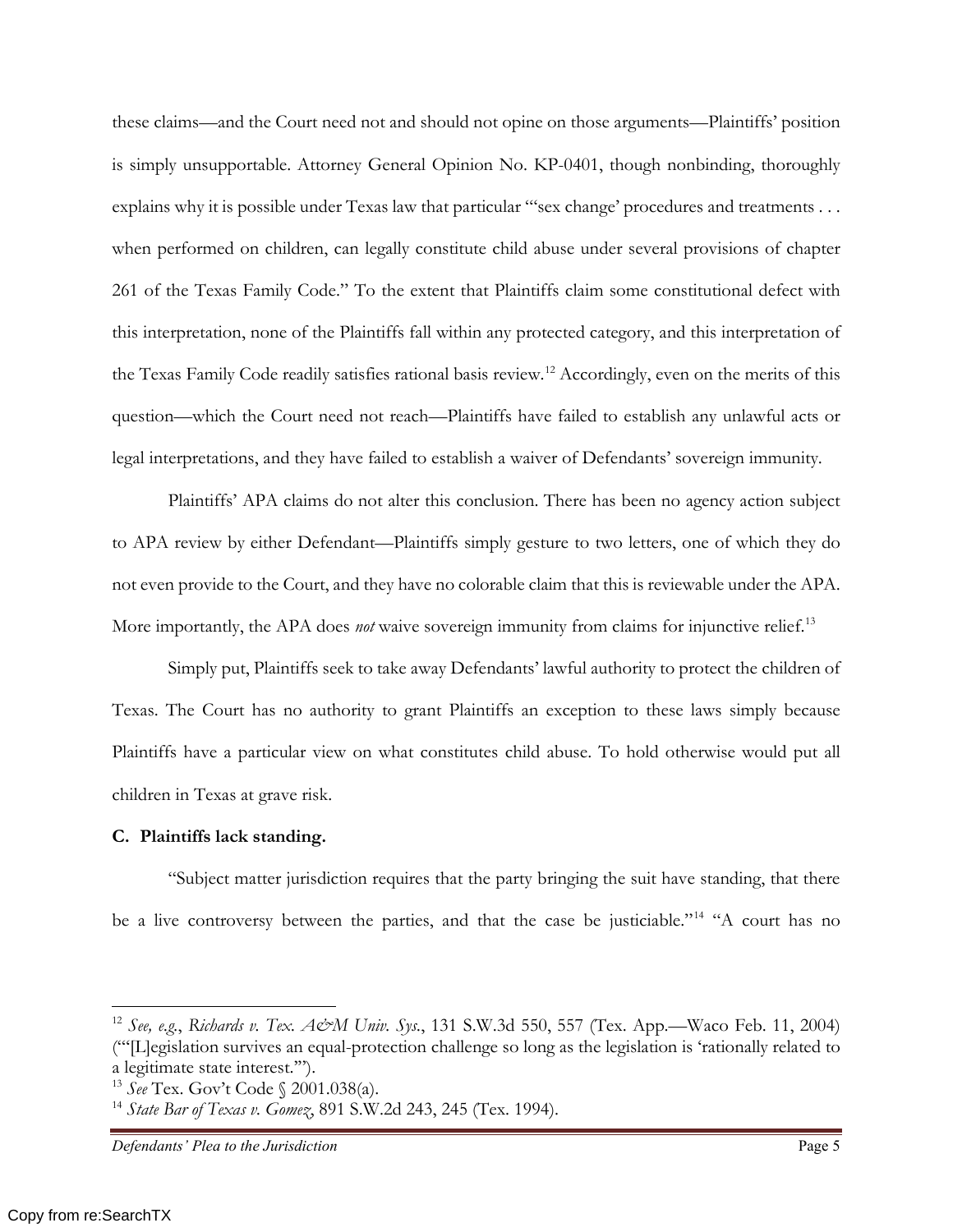jurisdiction over a claim made by a plaintiff who lacks standing to assert it."[15](#page-5-0) And claims "to correct an alleged violation of the separation of powers" must receive an "especially rigorous" standing inquiry.[16](#page-5-1) This limit preserves the proper role of courts in our judicial system, which is "[to protect] the rights and liberties of individual citizens and minority groups," as opposed to being "some amorphous general supervis[or] of the operations of government."<sup>[17](#page-5-2)</sup>

The Does have not been injured merely by the existence and operation of Texas law prohibiting child abuse. Plaintiffs simply allege that an investigator spoke to the Does. Pet. ¶ 83. However, Plaintiffs do not allege they were required to submit to interviews, subpoenaed, or otherwise coerced. Indeed, Plaintiffs allege that they refused to sign a release for Mary Doe's medical records. *Id.* Dr. Mooney's alleged injury is that the challenged letters create a duty to report. But the letters do no such thing—Dr. Mooney's duties flow from the Texas Family Code and Texas law, and Defendants have not altered those obligations in any way.

The bare possibility of investigation is not actionable under the APA.<sup>[18](#page-5-3)</sup> Likewise, noncoercive investigation is not an injury in fact.[19](#page-5-4) Child abuse should be investigated in Texas, and whether child abuse has occurred under Texas law is a fact-intensive determination that should be assessed after investigation pursuant to normal processes and, if necessary, adjudication by a court in a child abuse prosecution. Plaintiffs are not injured merely because they, like every other Texan, are potentially subject to child abuse investigation.

<span id="page-5-0"></span><sup>15</sup> *Heckman v. Williamson Cnty.*, 369 S.W.3d 137, 150 (Tex. 2012).

<span id="page-5-1"></span><sup>16</sup> *In re Abbott*, 601 S.W.3d 802, 809 (Tex. 2020) (cleaned up).

<span id="page-5-2"></span><sup>17</sup> *Id.* at 829 (quoting *United States v. Richardson*, 418 U.S. 166, 192 (1974) (Powell, J. concurring)); *see also Raines v. Byrd*, 521 U.S. 811, 819 (1997); *In re Abbott*, 601 S.W.3d at 809.

<span id="page-5-3"></span><sup>18</sup> *See Rea v. State*, 297 S.W.3d 379, 383-84 (Tex. App.—Austin 2009); *cf. LHR Enterprises, Inc. v. Geeslin*, No. 03-05-00176-CV, 2007 WL 3306492, at \*5 (Tex. App.—Austin Nov. 7, 2007, pet. denied).

<span id="page-5-4"></span><sup>19</sup> *See, e.g.*, *Laird v. Tatum*, 408 U.S. 1 (1972) (finding no First Amendment injury from "the mere existence, without more, of a governmental investigative and data-gathering activity that is alleged to be broader in scope than is reasonably necessary for the accomplishment of a valid governmental purpose").

*Defendants' Plea to the Jurisdiction* Page 6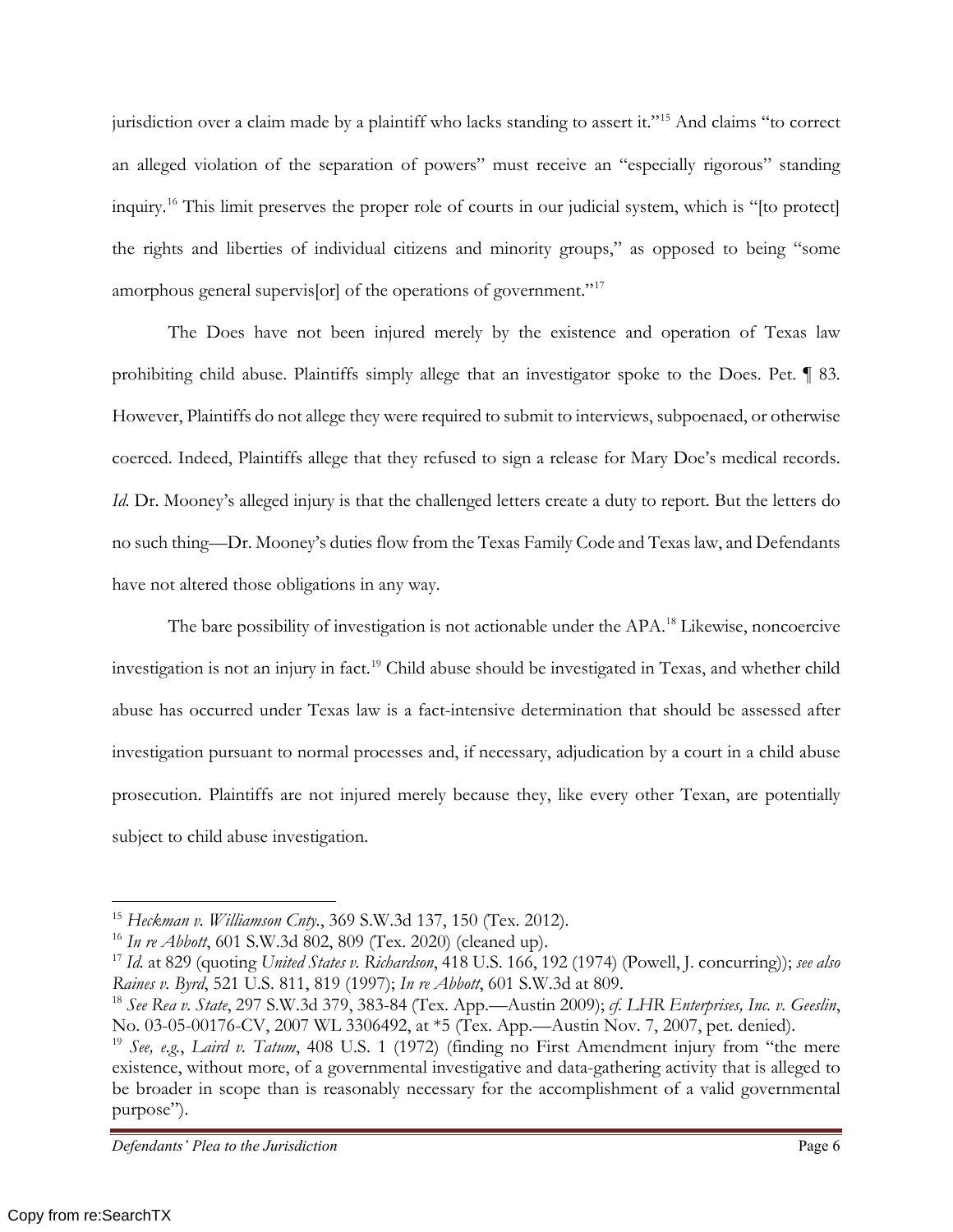#### **D. Plaintiffs' claims are not ripe**

Each of Plaintiffs' complaints are wholly premature and unripe for adjudication. "Claims based on an allegedly improper investigation typically are not ripe because 'after reviewing information submitted by appellant, the agency might agree with [its] assertion[s]."<sup>[20](#page-6-0)</sup> Even issuance of an administrative complaint finding reason to believe there has been a violation is not final agency action subject to judicial review.<sup>[21](#page-6-1)</sup> Dr. Mooney does not allege DFPS is investigating her or has taken any action against her, and the mere existence of investigative power is not an actionable injury. *See Laird*, *supra*. Even if the government could take some action against her, an administrative action is not ripe for judicial review until it is final. *See Rea v. State*, *supra*. And the Does do not allege that any investigative findings have been made or that any actions have been taken against them. When any investigations are concluded, and if any subsequent actions are taken, Plaintiffs will have every opportunity to defend against any prosecution or raise any other challenge. But Plaintiffs' claims are simply premature at this juncture.

### **E. This Court Cannot Enjoin the Governor**

Only the Texas Supreme Court, not a district court, has jurisdiction to enjoin executive officers, including the Governor.

Section 22.002(c) of the Tex. Gov't Code provides:

(c) Only the supreme court has the authority to issue a writ of mandamus or injunction, or any other mandatory or compulsory writ or process, against any of the officers of the executive departments of the government of this state to order or compel the performance of a judicial, ministerial, or discretionary act or duty that, by state law, the officer or officers are authorized to perform.

Various courts have held that, under this statute, a district court does not have jurisdiction to enjoin

an executive officer.<sup>[22](#page-6-2)</sup>

<span id="page-6-0"></span><sup>20</sup> *Winter v. Cal. Med. Rev., Inc.*, 900 F.2d 1322, 1325 (9th Cir. 1989); *see also Rhode Island v. Narragansett Indian Tribe*, 19 F.3d 685, 692 (1st Cir. 1994).

<span id="page-6-1"></span><sup>21</sup> *F.T.C. v. Standard Oil Co. of California*, 449 U.S. 232, 241 (1980).

<span id="page-6-2"></span><sup>22</sup> *See, e.g.*, *In re B.N.A.*, 278 S.W.3d 530, 533 (Tex. App.—Dallas 2009, no pet.); *In re Office of Attorney General of Texas*, No. 05-18-00086-CV, 2018 WL 1725069, at \*6 (Tex. App.—Dallas Apr. 10, 2018,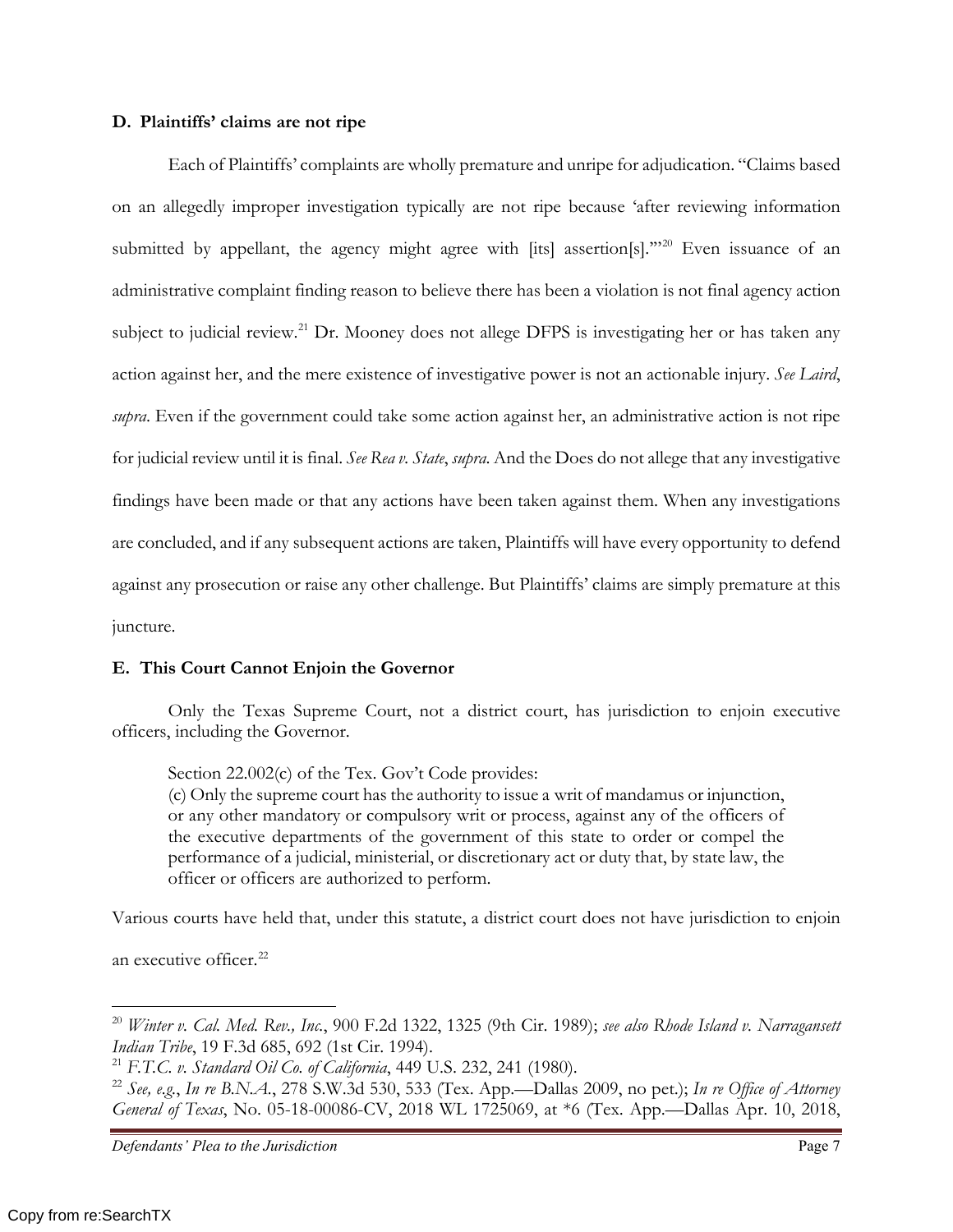For example, in *In re B.N.A.*, the trial court issued an order that required the Office of the Attorney General ("OAG") to remit child-support payments to a private entity and enjoined the Attorney General from taking any additional action in the case.<sup>[23](#page-7-0)</sup> The Fifth Court of Appeals concluded that the order was void under section 22.002(c) because "[t]he trial court lacked jurisdiction [to] compel the OAG to remit child support payments to [the private entity] and to enjoin the Attorney General from taking action in the case."<sup>[24](#page-7-1)</sup> The Court therefore vacated those portions of the trial court's order.[25](#page-7-2) The Fifth Court of Appeals reached the same conclusion in *In re Office of Attorney General of Texas*, holding that the trial court's injunction prohibiting OAG from distributing child-support payments was void under section  $22.002(c)$ .<sup>[26](#page-7-3)</sup>

As the Texas Supreme Court explained: "[D]istrict courts generally have no jurisdiction over executive officer respondents."<sup>[27](#page-7-4)</sup> And Governor Abbott is an "officer<sup>[]</sup> of the executive departments of the government of this state."[28](#page-7-5) As such, this court lacks jurisdiction to enjoin him.

## **IV. CONCLUSION**

For the foregoing reasons, Defendants request the Court dismiss the instant cause for lack of jurisdiction.

Respectfully submitted,

KEN PAXTON Attorney General of Texas

### BRENT WEBSTER

<span id="page-7-2"></span><sup>25</sup> *Id.*

orig. proceeding) (mem. Op.); *In re C.H.*, No. 13-17-00544-CV, 2019 WL 5251145, at \*3–4 (Tex. App.—Corpus Christi Oct. 17, 2019, no pet.) (mem. op.); *In re C.D.E.*, 533 S.W.3d 367, 372 (Tex. App.—Houston [14th Dist.] 2015, no pet.)

<span id="page-7-0"></span><sup>&</sup>lt;sup>23</sup> 278 S.W.3d at 533.

<span id="page-7-1"></span><sup>24</sup> *Id.*

<span id="page-7-3"></span><sup>&</sup>lt;sup>26</sup> No. 05-18-00086-CV, 2018 WL 1725069, at  $*6$  (Tex. App.—Dallas Apr. 10, 2018, orig. proceeding) (mem. op.).

<span id="page-7-4"></span> $^{27}$  *A*  $\acute{c}$  *T* Consultants, Inc. v. Sharp, 904 S.W.2d 668, 672 (Tex. 1995).

<span id="page-7-5"></span><sup>&</sup>lt;sup>28</sup> Tex. Gov't Code  $\{$  22.002(c); Tex. Const. art. IV,  $\{$  1.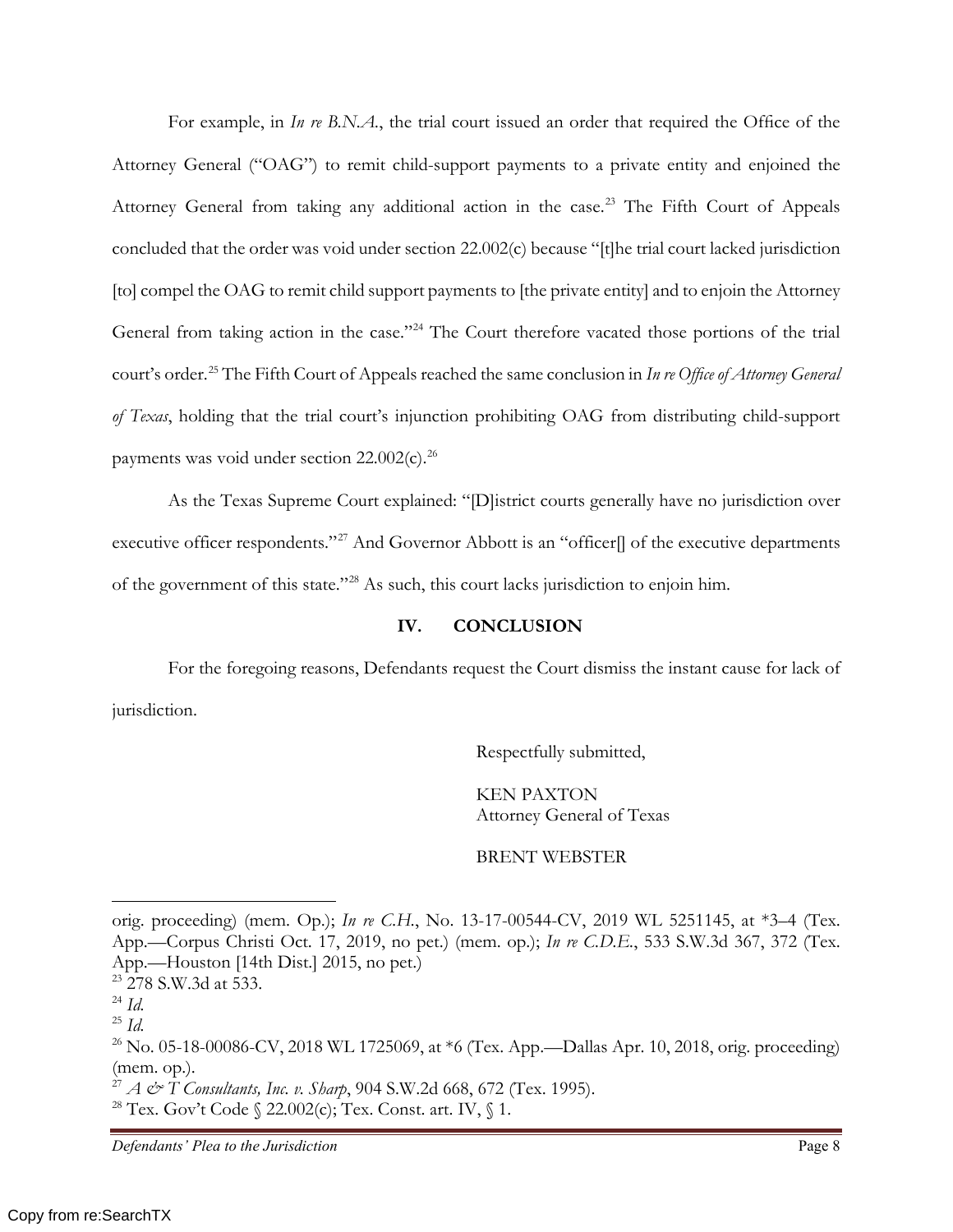First Assistant Attorney General

GRANT DORFMAN Deputy First Assistant Attorney General

SHAWN COWLES Deputy Attorney General for Civil Litigation

THOMAS A. ALBRIGHT Chief for General Litigation Division

*/s/ Ryan G. Kercher* \_

RYAN G. KERCHER Texas Bar No. 24060998 Assistant Attorney General Office of the Attorney General P.O. Box 12548, Capitol Station Austin, Texas 78711-2548 Phone: 512-463-2120 Fax: 512-320-0667 Ryan.Kercher@oag.texas.gov

### Counsel for Defendants

### **CERTIFICATE OF SERVICE**

I certify that a true and correct copy of the foregoing document has been served electronically through the electronic-filing manager in compliance with TRCP 21a on March 2, 2022 to:

Brian Klosterboer Andre Segura AMERICAN CIVIL LIBERTIES UNION FOUNDATION OF TEXAS 5225 Katy Fwy., Ste 350 Houston, TX 77007 Phone: 713-942-8146 [bklosterboer@aclutx.org](mailto:bklosterboer@aclutx.org) [asegura@aclutx.org](mailto:asegura@aclutx.org)

Chase Strangio James Esseks Anjana Samant Kath Xu AMERICAN CIVIL LIBERTIES UNION FOUNDATION OF TEXAS 125 Broad St, 18th Floor New York, New York 10004 Phone: 917-345-1742

Brandt T. Roessler BAKER BOTTS L.L.P. 30 Rockerfeller Plaza New York, New York 10112-4498 Phone: 212-408-2500 [Brandy.roessler@bakerbotts.com](mailto:Brandy.roessler@bakerbotts.com) *Pro hac vice* forthcoming

Paul D. Castillo Shelly L. Skeen Nicholas "Guilly" Guillory LAMDA LEGAL DEFENSE AND EDUCATION FUND, INC. 3500 Oak Lawn Ave., Unit 500 Dallas, Texas 75219 Phone: 214-219-8585 [pcastillo@lambdalegal.org](mailto:pcastillo@lambdalegal.org) [sskeen@lambdalegal.org](mailto:sskeen@lambdalegal.org) [nguillory@lamdalegal.org](mailto:nguillory@lamdalegal.org)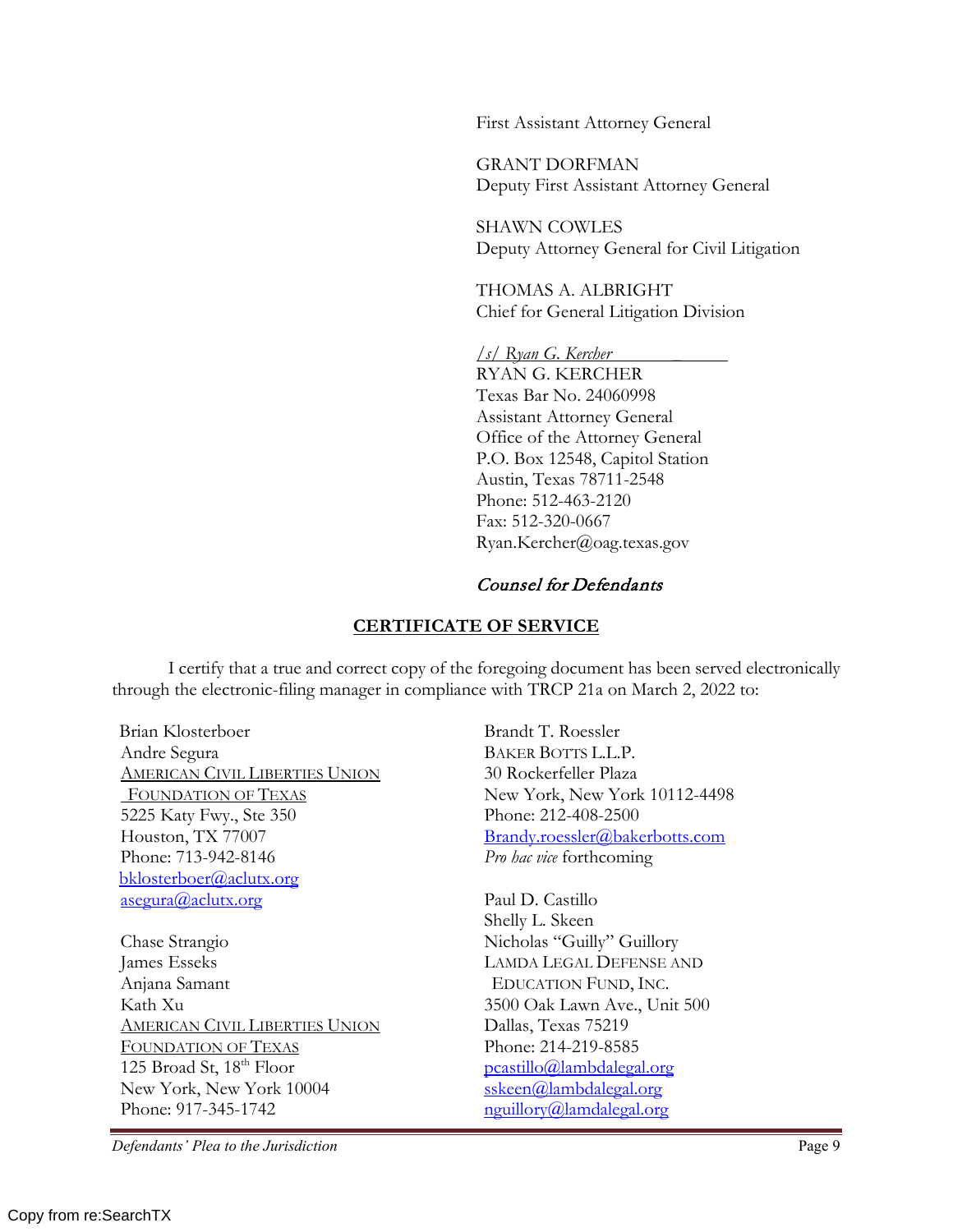[cstrangio@aclu.org](mailto:cstrangio@aclu.org) [jesseks@aclu.org](mailto:jesseks@aclu.org) [asamant@acclu.org](mailto:asamant@acclu.org) [kxu@aclu.org](mailto:kxu@aclu.org)

Derek R. McDonald Maddy R. Dwertman BAKER BOTTS L.L.P. 98 San Jacinto Blvd, Ste 1500 Austin, Texas 78701-4078 Phone: 512-322-2500 [Derek.mcdonald@bakerbotts.com](mailto:Derek.mcdonald@bakerbotts.com) [Maddy.dwertman@bakerbotts.com](mailto:Maddy.dwertman@bakerbotts.com) Omar Gonzalez-Pagan M. Curry Cook LAMDA LEGAL DEFENSE AND EDUCATION FUND, INC. 120 Wall Street, 19<sup>th</sup> Floor New York, New York 10005-3919 Phone: 212-809-8585 [Ogonzalez-pagan@lambdalegal.org](mailto:Ogonzalez-pagan@lambdalegal.org) [ccook@lambdalegal.org](mailto:ccook@lambdalegal.org)

Karen L. Loewy LAMDA LEGAL DEFENSE AND EDUCATION FUND, INC. 1776 K Street, N.W.,  $8<sup>th</sup>$  Floor Washington, DC 20006-2304 Phone: 202-804-6245 [kloewy@lamdalegal.org](mailto:kloewy@lamdalegal.org)

Counsel for Plaintiffs

Camilla B. Taylor LAMDA LEGAL DEFENSE AND EDUCATION FUND, INC. 65 E. Wacker Place, Ste 2000 Chicago, IL 60601-7245 Phone: 312-663-4413 [ctaylor@lamdalegal.org](mailto:ctaylor@lamdalegal.org)

/s/ *Ryan G. Kercher*  RYAN G. KERCHER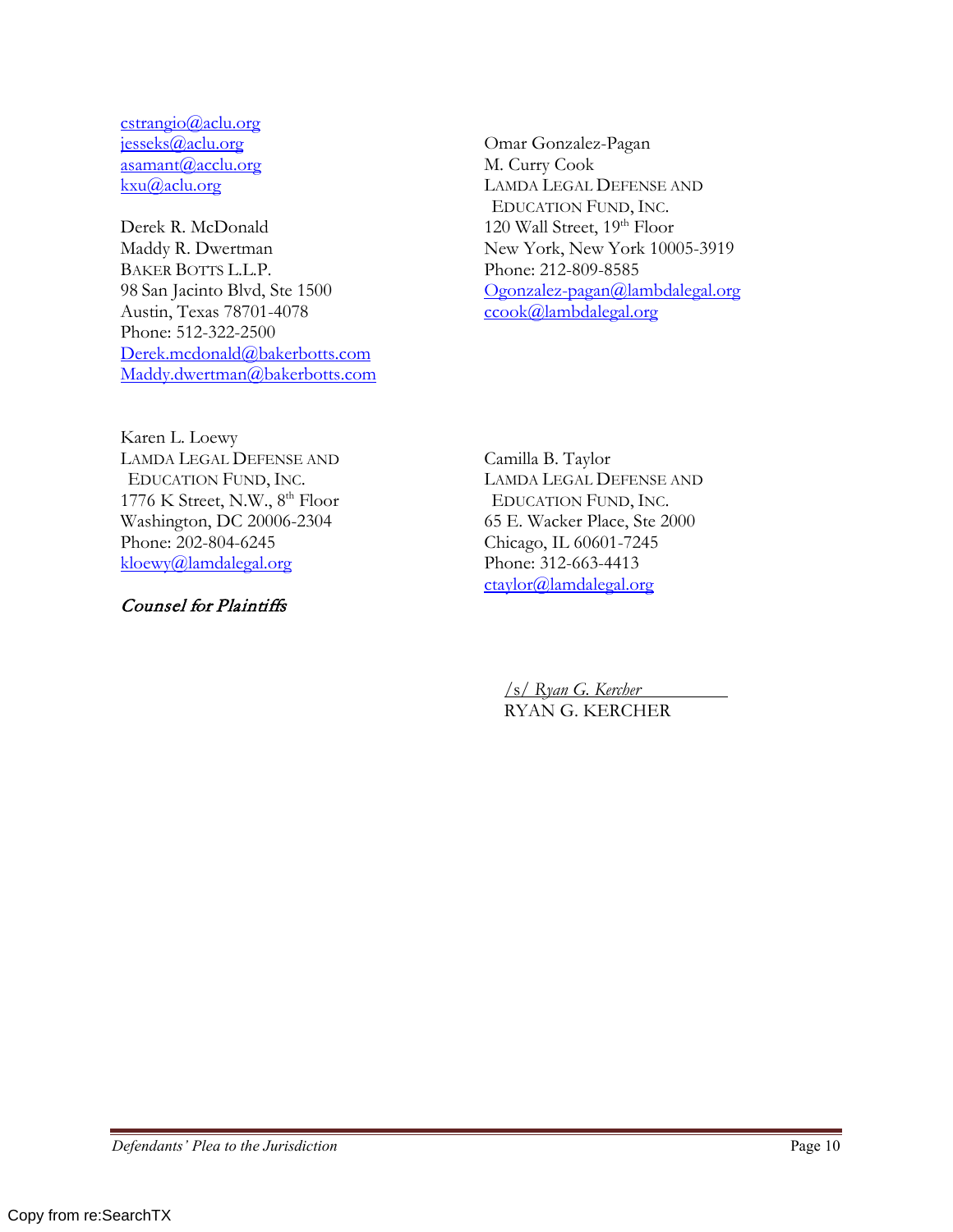# **Automated Certificate of eService**

This automated certificate of service was created by the efiling system. The filer served this document via email generated by the efiling system on the date and to the persons listed below. The rules governing certificates of service have not changed. Filers must still provide a certificate of service that complies with all applicable rules.

Caroline Taylor on behalf of Ryan Kercher Bar No. 24060998 caroline.taylor@oag.texas.gov Envelope ID: 62212890 Status as of 3/2/2022 5:19 PM CST

## Case Contacts

| <b>Name</b>    | <b>BarNumber</b> | Email                                                | TimestampSubmitted   Status |      |
|----------------|------------------|------------------------------------------------------|-----------------------------|------|
| Katrina Shanks |                  | katrina.shanks@oag.texas.gov   $3/2/2022$ 9:51:04 AM |                             | SENT |

## Associated Case Party: JANE DOE

| <b>Name</b>         | <b>BarNumber</b> | <b>Email</b>             | TimestampSubmitted  | <b>Status</b> |
|---------------------|------------------|--------------------------|---------------------|---------------|
| Andre Segura        | 24107112         | asegura@aclutx.org       | 3/2/2022 9:51:04 AM | <b>SENT</b>   |
| Brian Klosterboer   |                  | bklosterboer@aclutx.org  | 3/2/2022 9:51:04 AM | <b>SENT</b>   |
| Chase Strangio      |                  | cstrangio@aclu.org       | 3/2/2022 9:51:04 AM | <b>SENT</b>   |
| James Esseks        |                  | jesseks@aclu.org         | 3/2/2022 9:51:04 AM | <b>SENT</b>   |
| Anjana Samant       |                  | asamant@acclu.org        | 3/2/2022 9:51:04 AM | <b>SENT</b>   |
| Kath Xu             |                  | kxu@aclu.org             | 3/2/2022 9:51:04 AM | <b>SENT</b>   |
| <b>Shelly Skeen</b> |                  | sskeen@lamdalegal.org    | 3/2/2022 9:51:04 AM | <b>SENT</b>   |
| Nicholas Guillory   |                  | nguillory@lamdalegal.org | 3/2/2022 9:51:04 AM | <b>SENT</b>   |
| Karen L.Loewy       |                  | kloewy@lamdalegal.org    | 3/2/2022 9:51:04 AM | <b>SENT</b>   |

## Associated Case Party: GREG ABBOTT GOVERNOR OF TEXAS

| <b>Name</b>    | <b>BarNumber   Email</b> |                                                  | TimestampSubmitted   Status |      |
|----------------|--------------------------|--------------------------------------------------|-----------------------------|------|
| I Rvan Kercher |                          | ryan.kercher@oag.texas.gov   3/2/2022 9:51:04 AM |                             | SENT |

## Associated Case Party: JOHN DOE

| Name                |
|---------------------|
| Omar Gonzalez-Pagan |
| Derek McDonald      |